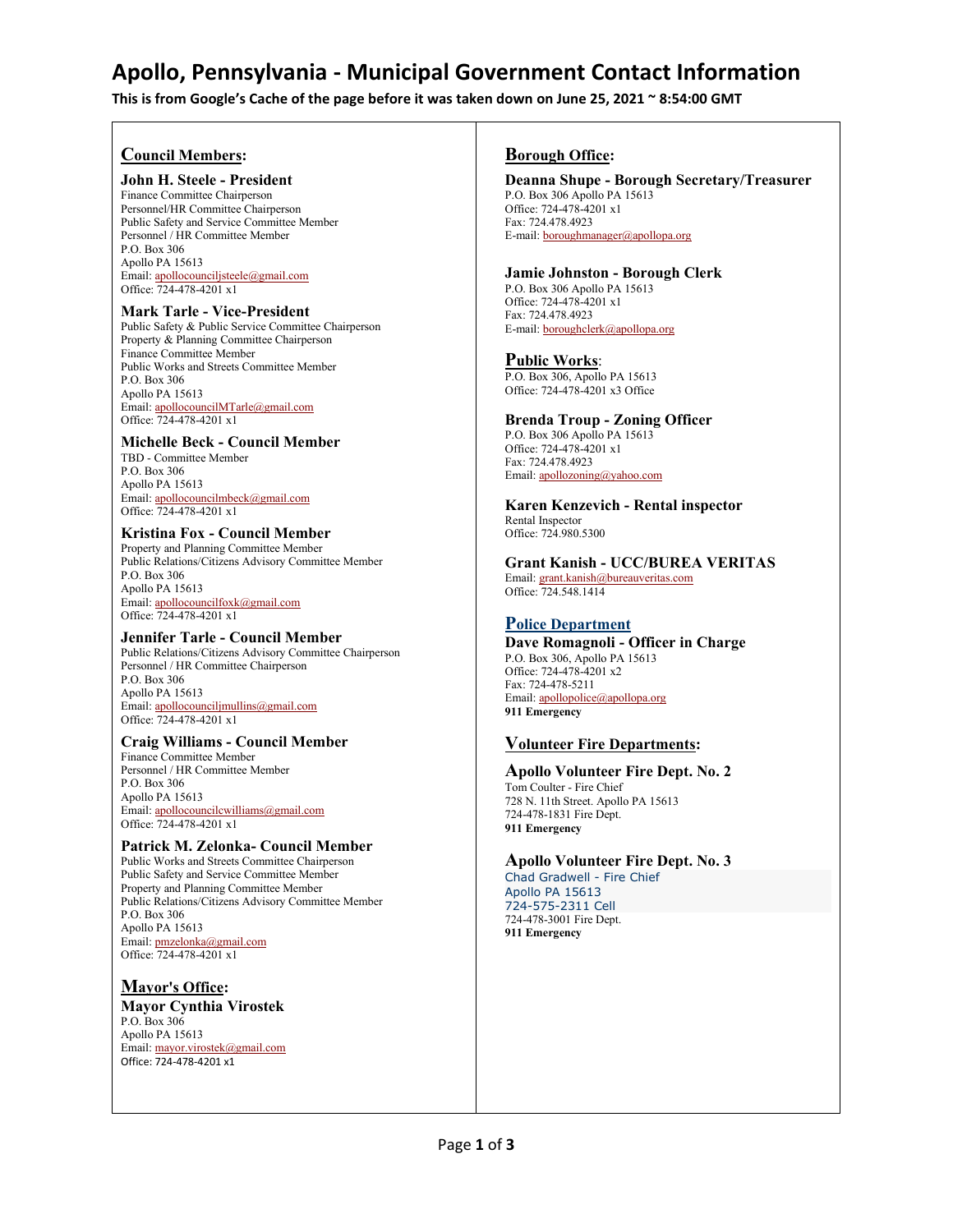# **Apollo, Pennsylvania - Municipal Government Contact Information**

**This is from Google's Cache of the page before it was taken down on June 25, 2021 ~ 8:54:00 GMT**

#### **Council Appointments:**

### **Engineer**

**Olsen Craft Engineering** Rich Craft, Engineer Butler, PA 724.282.4786 Emailo: rcraft@olsencraft.com

## **Solicitor**

**Scott Andreassi, Esq.** 617 South Pike Road Sarver, PA 16055 724-540-1161 Email[: scott@charltonlawyers.com](mailto:scott@charltonlawyers.com)

## **Auditors**

**Ed Opst, CPA** Opst & Associates, LLC Wellington Square, Suite 102, 1225 South Main St. Greensburg, PA 15601 Phone: (724) 832-6401 Fax: (724) 832-6402

## **Tax Collectors**

**Kenneth Andring** Real Estate & Library Taxes 110 North Plaza Apollo, PA 15613 774-478-4382

*and*

**Berkheimer & Associates** Earned Income / Per Capita / LST / Occupation Assessment Taxes 50 N 7th Street Bangor, PA 18013 800-360-8989

## **Zoning Hearing Board**

Gary Davis - Member 110 N Pennsylvania Avenue Apollo, PA 15613 724-681-33154

Bonnie Kautz - Member P.O. Box 306 Apollo PA 15613 724-478-4201 x1

Bonnie Lanning - Member 105 School Street PO Box 33 Apollo, PA 15613 724-396-2553

Stephen Shipman - Member 414 North 9th Street Apollo PA 15613 724-989-0547

## **Other Contact Information, Offices, and Services**

Call 911 for emergencies

#### **Police Department**

**Dave Romagnoli - Officer-in-Charge** P.O. Box 306, Apollo PA 15613 Office: 724-478-4201 x2 Fax: 724-478-5211 Email: apollopolice@apollopa.org

### **Magisterial District Judge (33-3-03)**

**The Honorable James Andring**  241 Market Street Leechburg, PA 15656 Office: 724-842-3571 Fax: 724-845-7610

## **Vogel Disposal Services (formerly Copney Disposal)**

**Shank Sanitation** 227 Kochka Dr Apollo, PA (724) 727-7760

## **Water Service**

**Municipal Authority of Westmoreland County** Website: http://www.mawc.org/

**Mailing Address** Municipal Authority of Westmoreland County P.O. Box 730 Greensburg, PA 15601

#### **New Stanton Office GPS Address** Municipal Authority of Westmoreland County 124 Park & Pool Rd. New Stanton, PA 15672

**Bill Payment Address Only** Municipal Authority of Westmoreland County P.O. Box 800 Greensburg, PA 15601

**General Email Address** mawc@mawc.org

**Phone Numbers** New Stanton: 724-755-5800 Toll Free: 800-442-6829

## **Sewage**

## **Kiski Valley Water Pollution Control Authority**

Website: http://www.kvwpca.com/

## **Mailing Address & Phone**

1361 School Rd Leechburg, PA 15656 Phone: (724)568-3655 Fax: (724)568-3554